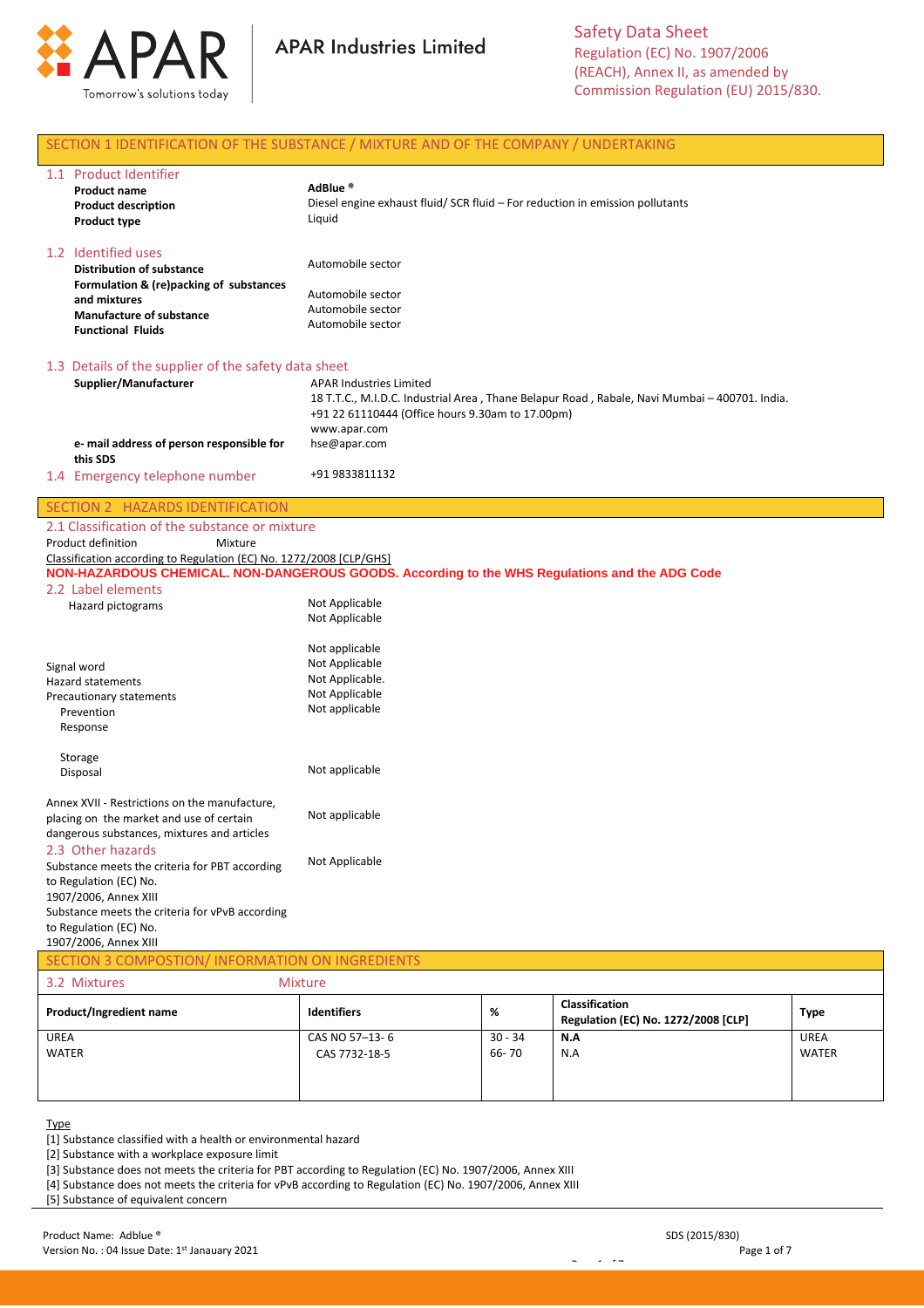

**APAR Industries Limited** 

# SECTION 4 FIRST AID MEASURES

| 4.1 Description of first aid measures<br>Eye contact | Rinse cautiously with water for several minutes. Remove contact lenses, if present and easy to do. Continue<br>rinsing. If irritation, blurred vision or swelling occurs and persists, obtain medical advice from a specialist.                                                                                                                                                                      |
|------------------------------------------------------|------------------------------------------------------------------------------------------------------------------------------------------------------------------------------------------------------------------------------------------------------------------------------------------------------------------------------------------------------------------------------------------------------|
| Inhalation                                           | If breathing is difficult, remove victim to fresh air and keep at rest in a position comfortable for breathing. If<br>casualty is unconscious and: If not breathing, if breathing is irregular or if respiratory arrest occurs, provide<br>artificial respiration or oxygen by trained personnel. Get medical attention if adverse health effects persist or<br>are severe. Maintain an open airway. |
| Skin contact                                         | Wash with soap and water. Remove contaminated clothing and shoes. Handle with care and dispose of in a safe<br>manner. Seek medical attention if skin irritation, swelling or redness develops and persists.                                                                                                                                                                                         |
| Ingestion                                            | Immediately give a glass of water.<br>First aid is not generally required. If in doubt, contact a Poisons Information Centre or a doctor                                                                                                                                                                                                                                                             |
| Protection of first-aiders                           | Ensure adequate ventilation and check that a safe, breathable atmosphere is present before entry into confined<br>spaces.                                                                                                                                                                                                                                                                            |

# 4.2 Most important symptoms and effects, both acute and delayed

| <b>Potential acute health effects</b> |  |
|---------------------------------------|--|
| Eye contact                           |  |
| <b>Inhalation</b>                     |  |

| . |                                                   |
|---|---------------------------------------------------|
|   | Eye contact may cause redness and transient pain. |
|   | No Known significant effects or critical hazards. |
|   | No known significant effects or critical hazards. |
|   | May be fatal if swallowed and enters airways.     |
|   |                                                   |

#### 4.3 Indication of any immediate medical attention and special treatment needed

Notes to physician Specific treatments

Skin contact Ingestion

> Due to low viscosity there is a risk of aspiration if the product enters the lungs. Treat symptomatically. Always assume that aspiration has occurred.

> > Page 2 of 7

| <b>SECTION 5 FIRE FIGHTING MEASURES</b>                                                                                                                                                                                                                                                                                                                                                                                     |                                                                                                                                                                                                                                                                                                                                                                  |  |  |
|-----------------------------------------------------------------------------------------------------------------------------------------------------------------------------------------------------------------------------------------------------------------------------------------------------------------------------------------------------------------------------------------------------------------------------|------------------------------------------------------------------------------------------------------------------------------------------------------------------------------------------------------------------------------------------------------------------------------------------------------------------------------------------------------------------|--|--|
| 5.1 Extinguishing media                                                                                                                                                                                                                                                                                                                                                                                                     |                                                                                                                                                                                                                                                                                                                                                                  |  |  |
| Suitable extinguishing media                                                                                                                                                                                                                                                                                                                                                                                                | The product contains a substantial proportion of water, therefore there are no restrictions on the                                                                                                                                                                                                                                                               |  |  |
| Unsuitable extinguishing media<br>type of extinguishing media which may be used. Choice of extinguishing media should take into<br>account surrounding areas. Though the material is non-combustible, evaporation of water from the<br>mixture, caused by the heat of nearby fire, may produce floating layers of<br>combustible substances. In such an event consider:<br>foam.<br>dry chemical powder.<br>carbon dioxide. |                                                                                                                                                                                                                                                                                                                                                                  |  |  |
| 5.2 Special hazards arising from the substance or mixture                                                                                                                                                                                                                                                                                                                                                                   |                                                                                                                                                                                                                                                                                                                                                                  |  |  |
| Hazards from the substance<br>If heated, a pressure increase will occur and the container may burst.                                                                                                                                                                                                                                                                                                                        |                                                                                                                                                                                                                                                                                                                                                                  |  |  |
| or mixture                                                                                                                                                                                                                                                                                                                                                                                                                  | Solid urea decomposes above the melting point(132.7°c to 135°C).Carbon monoxide, carbon dioxide,                                                                                                                                                                                                                                                                 |  |  |
| Hazardous thermal<br>ammonia, nitrogen may be produced.<br>decomposition products                                                                                                                                                                                                                                                                                                                                           |                                                                                                                                                                                                                                                                                                                                                                  |  |  |
| 5.3 Advice for firefighters                                                                                                                                                                                                                                                                                                                                                                                                 |                                                                                                                                                                                                                                                                                                                                                                  |  |  |
| Special precautions for firefighters                                                                                                                                                                                                                                                                                                                                                                                        | Promptly isolate the scene by removing all persons from the vicinity of the incident. No action shall be taken<br>involving any personal risk or without suitable training.                                                                                                                                                                                      |  |  |
| Special protective equipment for fire-fighters                                                                                                                                                                                                                                                                                                                                                                              | Fire-fighters should wear appropriate protective equipment and self-contained breathing apparatus (SCBA) with<br>a full face-piece operated in positive pressure mode. Clothing for fire-fighters (including helmets, protective<br>boots and gloves) conforming to European standard EN 469 will provide a basic level of protection for chemical<br>incidents. |  |  |

# SECTION 6 ACCIDENTAL RELEASE MEASURE

6.1 Personal precautions, protective equipment and emergency procedures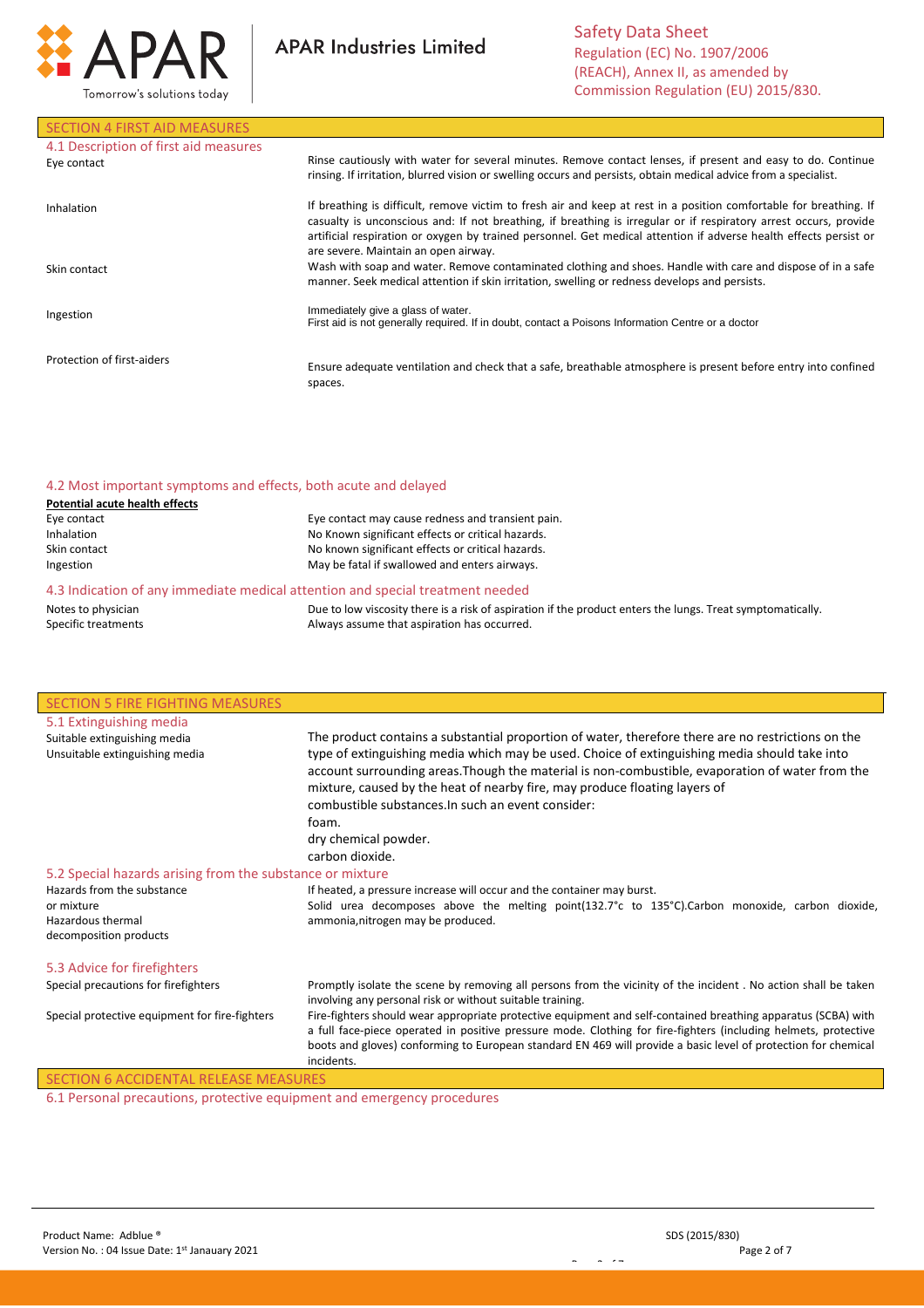

#### SECTION 8 EXPOSURE CONTROLS / PERSONAL PROTECTION

The list of Identified Uses in Section 1 should be consulted for any available use-specific information provided in the Exposure Scenario(s).

# 8.1 Control parameters

| Occupational exposure limits       |                        |  |  |
|------------------------------------|------------------------|--|--|
| Product/Ingredient name            | Exposure limits values |  |  |
| DIESEL EXHAUST FLUID/UREA SOLUTION | TEEL-1                 |  |  |
|                                    | $30 \text{ mg/m}$      |  |  |

Page 3 of 7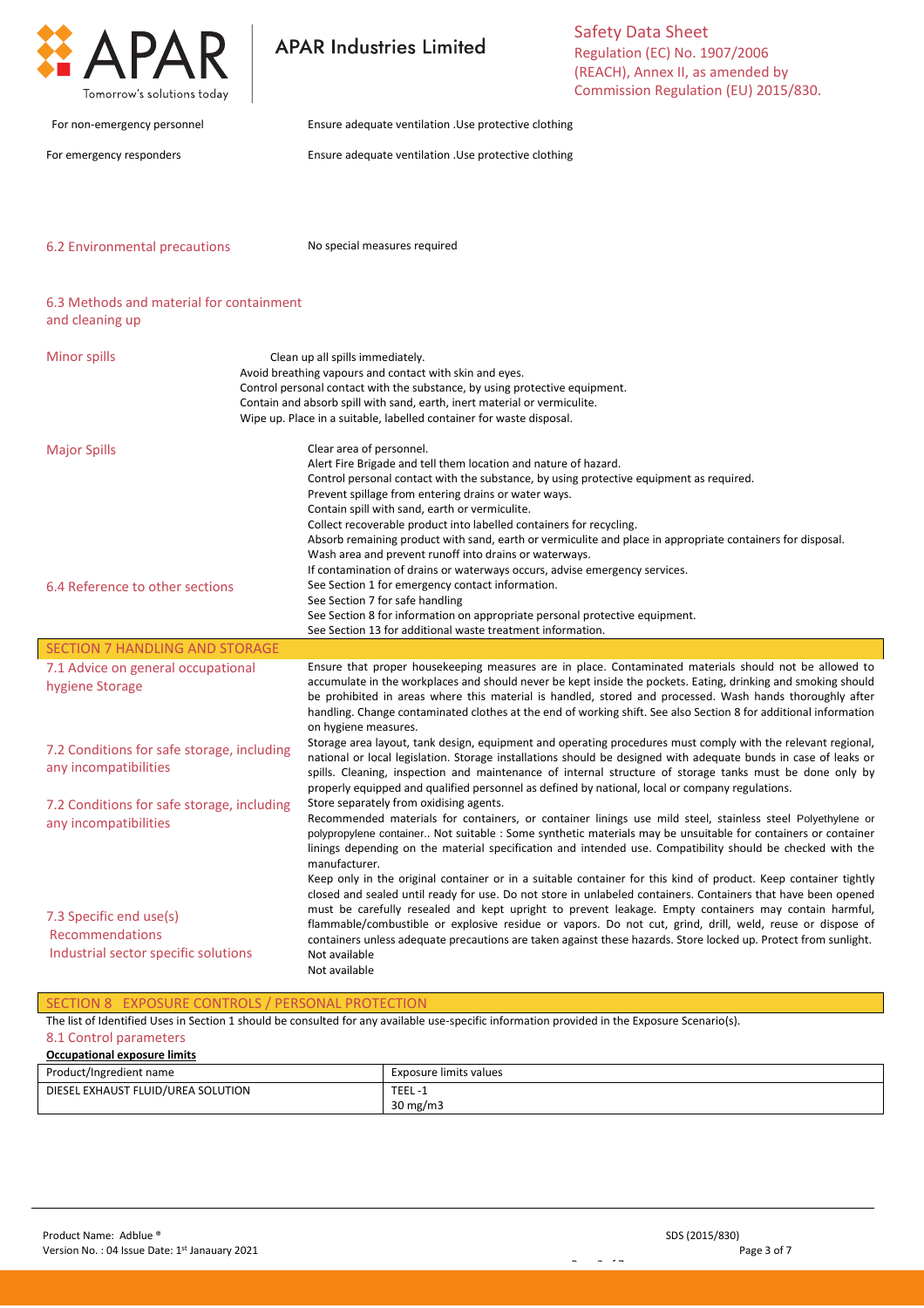

**APAR Industries Limited** 

| Recommended monitoring procedures | If this product contains ingredients with exposure limits, personal, workplace atmosphere or biological<br>monitoring may be required to determine the effectiveness of the ventilation or other control measures and/or<br>the necessity to use respiratory protective equipment. Reference should be made to monitoring standards, such<br>as the following: European Standard EN 689 (Workplace atmospheres - Guidance for the assessment of<br>exposure by inhalation to chemical agents for comparison with limit values and measurement strategy)<br>European Standard EN 14042 (Workplace |
|-----------------------------------|--------------------------------------------------------------------------------------------------------------------------------------------------------------------------------------------------------------------------------------------------------------------------------------------------------------------------------------------------------------------------------------------------------------------------------------------------------------------------------------------------------------------------------------------------------------------------------------------------|
|                                   | atmospheres - Guide for the application and use of procedures for the assessment of exposure to chemical and<br>biological agents) European Standard EN 482 (Workplace atmospheres - General requirements for the<br>performance of procedures for the measurement of chemical agents) Reference to national guidance<br>documents for methods for the determination of hazardous substances will also be required.                                                                                                                                                                              |
| 8.2 Exposure Control              | Mechanical ventilation and local exhaust will reduce exposure via the air.                                                                                                                                                                                                                                                                                                                                                                                                                                                                                                                       |
| Appropriate engineering           | Wash hands, forearms and face thoroughly after handling chemical products,                                                                                                                                                                                                                                                                                                                                                                                                                                                                                                                       |
| Controls                          | before eating, smoking and using the lavatory and at the end of the working period. Ensure that eyewash<br>stations and safety showers are close to the workstation location. Wash contaminated clothing before reuse.<br>Recommended: Safety glasses with side shields.                                                                                                                                                                                                                                                                                                                         |
| Individual protection measures    |                                                                                                                                                                                                                                                                                                                                                                                                                                                                                                                                                                                                  |
| Hygiene measures                  | 4 - 8 hours (breakthrough time): nitrile rubber<br>Wear protective clothing if there is a risk of skin contact. Change contaminated clothes at the end of working                                                                                                                                                                                                                                                                                                                                                                                                                                |
| Eye/face protection               | shift.                                                                                                                                                                                                                                                                                                                                                                                                                                                                                                                                                                                           |
| Skin protection                   | Appropriate footwear and any additional skin protection measures should be selected based on the task being                                                                                                                                                                                                                                                                                                                                                                                                                                                                                      |
| Hand protection                   | performed and the risks involved and should be approved by a specialist before handling this product.                                                                                                                                                                                                                                                                                                                                                                                                                                                                                            |
| Body protection                   | Respirator selection must be based on known or anticipated exposure levels, the hazards of the product and the<br>safe working limits of the selected respirator. Use a properly fitted, particulate filter respirator complying with                                                                                                                                                                                                                                                                                                                                                            |
| Other skin protection             | an approved standard if a risk assessment indicates this is necessary.                                                                                                                                                                                                                                                                                                                                                                                                                                                                                                                           |
| Respiratory protection            | Emissions from ventilation or work process equipment should be checked to ensure they comply with the<br>requirements of environmental protection legislation. In some cases, fume scrubbers, filters or engineering<br>modifications to the process equipment will be necessary to reduce emissions to acceptable levels.                                                                                                                                                                                                                                                                       |

#### Environmental exposure controls

| SECTION 9 PHYSICAL AND CHEMICAL PROPERTIES |                                                                                                     |
|--------------------------------------------|-----------------------------------------------------------------------------------------------------|
| Appearance                                 | Clear                                                                                               |
| Physical state                             | Liquid                                                                                              |
| Color                                      | Water white                                                                                         |
| Odor                                       | Odor less to mild ammonia                                                                           |
| Odor threshold                             | Not available                                                                                       |
| pН                                         | $9.8 - 10.0$                                                                                        |
| pour point                                 | $-11.5 °C$ (ASTM D-97)                                                                              |
| Flash point                                | Not applicable                                                                                      |
| Evaporation rate                           | Not available                                                                                       |
| Flammability (solid, gas)                  | Not available                                                                                       |
| Flammability limits in air,                | Not available                                                                                       |
| lower, % by volume                         |                                                                                                     |
| Flammability limits in air,                | Not available                                                                                       |
| upper, % by volume                         |                                                                                                     |
| Vapour pressure                            | No data availble                                                                                    |
| Density                                    | 1.09@ 20 DEG C                                                                                      |
| Solubility(ies)                            |                                                                                                     |
| Solubility (water)                         | Soluble in water                                                                                    |
| Partition coefficient                      | Not available                                                                                       |
| (n-octanol/water)                          | No Data                                                                                             |
| Decomposition temperature                  | No Data                                                                                             |
| Auto-ignition temperature                  | Not available                                                                                       |
| Viscosity, Kinematic at 40°C (104°F)       | Dynamic viscosity 1.4cPs @25 DEG C                                                                  |
| <b>Explosive properties</b>                | Not Explosive                                                                                       |
| Oxidising properties                       | Not available                                                                                       |
| SECTION 10 STABILITY AND REACTIVITY        |                                                                                                     |
| 10.1 Reactivity                            | No specific test data related to reactivity available for this product or its ingredients.          |
| 10.2 Chemical stability                    | Stable under normal conditions                                                                      |
| 10.3 Possibility of hazardous Reactions    | Under normal conditions of storage and use, hazardous reactions will not occur.                     |
| 10.4 Conditions to avoid                   | Oxidising agent.                                                                                    |
|                                            |                                                                                                     |
| 10.5 Incompatible materials                | Keep away from extreme heat and oxidizing agents.                                                   |
| 10.6 Hazardous decomposition products      | Alkali, Acid, oxidizing agent                                                                       |
|                                            | No dangerous decomposition products are formed under normal conditions. Decomposes at a temperature |
|                                            | above 132.7°C to 135°C, carbondioxide, carbon monoxide, ammonia & nitrogen gases are formed.        |

Page 4 of 7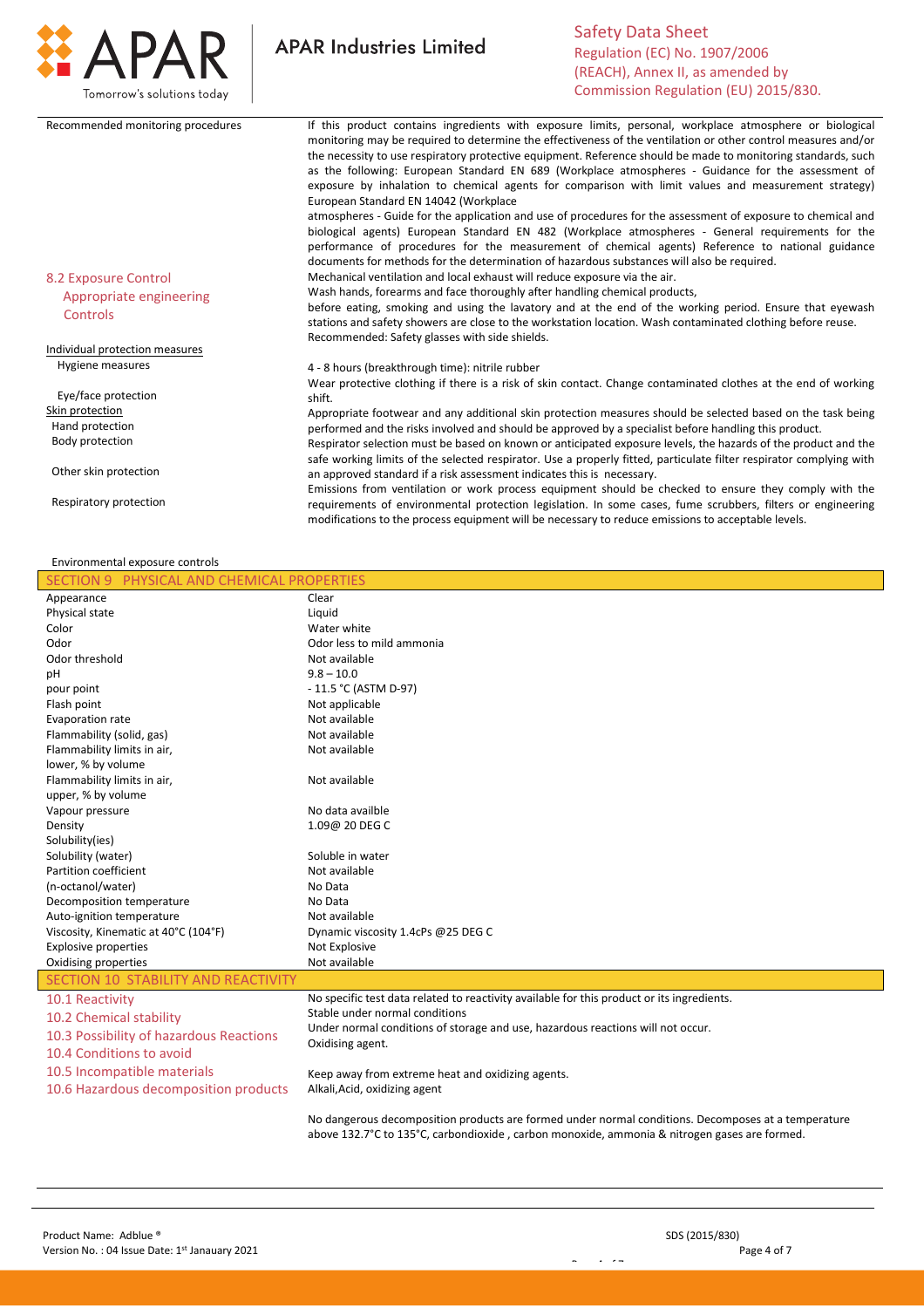

**APAR Industries Limited** 

#### SECTION 11 TOXICOLOGICAL INFORMATION

### 11.1 Information on toxicological effects

Acute toxicity

| Product/ingredient name                                    | Result                                                                                                | Species | Dose | Exposure |  |  |
|------------------------------------------------------------|-------------------------------------------------------------------------------------------------------|---------|------|----------|--|--|
| Diesel Exhaust Fluid                                       | 14300 mg/kg                                                                                           | Rat     |      | Oral     |  |  |
|                                                            |                                                                                                       |         |      |          |  |  |
|                                                            |                                                                                                       |         |      |          |  |  |
|                                                            |                                                                                                       |         |      |          |  |  |
|                                                            |                                                                                                       |         |      |          |  |  |
| Irritation/Corrosion<br>Skin                               | No known significant effects or critical hazards.                                                     |         |      |          |  |  |
| Eye                                                        | No known significant effects or critical hazards.                                                     |         |      |          |  |  |
| Respiratory                                                | No known significant effects or critical hazards.                                                     |         |      |          |  |  |
| Sensitisation                                              |                                                                                                       |         |      |          |  |  |
| Skin                                                       | No known significant effects or critical hazards.                                                     |         |      |          |  |  |
| Respiratory                                                | No known significant effects or critical hazards.                                                     |         |      |          |  |  |
| Mutagenicity                                               | No data available to indicate product or any components present at greater than 0.1% are mutagenic or |         |      |          |  |  |
|                                                            | genotoxic.                                                                                            |         |      |          |  |  |
| Carcinogenicity                                            | The product is not carcinogen.                                                                        |         |      |          |  |  |
| Reproductive toxicity                                      | Contains no ingredient listed as toxic to reproduction.                                               |         |      |          |  |  |
| Specific target organ toxicity                             | Not classified                                                                                        |         |      |          |  |  |
| - single exposure                                          |                                                                                                       |         |      |          |  |  |
|                                                            | Not classified                                                                                        |         |      |          |  |  |
| Specific target organ toxicity                             |                                                                                                       |         |      |          |  |  |
| - repeated exposure                                        |                                                                                                       |         |      |          |  |  |
| Aspiration hazard                                          | Not classified                                                                                        |         |      |          |  |  |
| Not available.<br>Information on likely routes of exposure |                                                                                                       |         |      |          |  |  |
| Potential acute health effects                             |                                                                                                       |         |      |          |  |  |
| Eye contact                                                | Eye contact may cause redness and transient pain.                                                     |         |      |          |  |  |
| Inhalation                                                 | Inhalation of vapors at elevated temperatures may cause respiratory irritation.                       |         |      |          |  |  |
| Skin contact                                               | No known significant effects or critical hazards.                                                     |         |      |          |  |  |
| Ingestion                                                  | May be fatal if swallowed and enters airways.                                                         |         |      |          |  |  |
| Potential chronic health effects                           |                                                                                                       |         |      |          |  |  |
| General                                                    | No known significant effects or critical hazards.                                                     |         |      |          |  |  |
| Carcinogenicity                                            | The product should not be regarded as a carcinogen.                                                   |         |      |          |  |  |
|                                                            | No known significant effects or critical hazards.                                                     |         |      |          |  |  |
| Mutagenicity                                               | No known significant effects or critical hazards.                                                     |         |      |          |  |  |
| Teratogenicity                                             | No known significant effects or critical hazards.                                                     |         |      |          |  |  |
| Product/ingredient name                                    | No known significant effects or critical hazards.                                                     |         |      |          |  |  |
| Fertility effects                                          | Not available.                                                                                        |         |      |          |  |  |
| Other information                                          |                                                                                                       |         |      |          |  |  |
| Specific hazard                                            |                                                                                                       |         |      |          |  |  |
| SECTION 12 ECOLOGICAL INFORMATION                          |                                                                                                       |         |      |          |  |  |
| 12.1 Toxicity                                              | Not expected to be harmful to aquatic organisms.                                                      |         |      |          |  |  |
| 12.2 Persistence and degradability                         | Biodegradable.                                                                                        |         |      |          |  |  |
| 12.3 Bioaccumulative potential                             | Bioaccumulation is not expected to occur.                                                             |         |      |          |  |  |
| 12.4 Mobility in soil                                      | Substantial biodegradation in soil.                                                                   |         |      |          |  |  |
| 12.5 Results of PBT & vPvB                                 | Not applicable                                                                                        |         |      |          |  |  |
| Assessment                                                 | When low concentrations are discharged correctly into adapted biological sewage treatment             |         |      |          |  |  |

12.6 Other adverse effects

SECTION 13 DISPOSAL CONSIDERATIONS

The information in this section contains generic advice and guidance. The list of Identified Uses in Section 1 should be consulted for any available use-specific information provided in the Exposure Scenario(s).

Page 5 of 7

plants, interface with the degradation activity of activated sludge is not likely.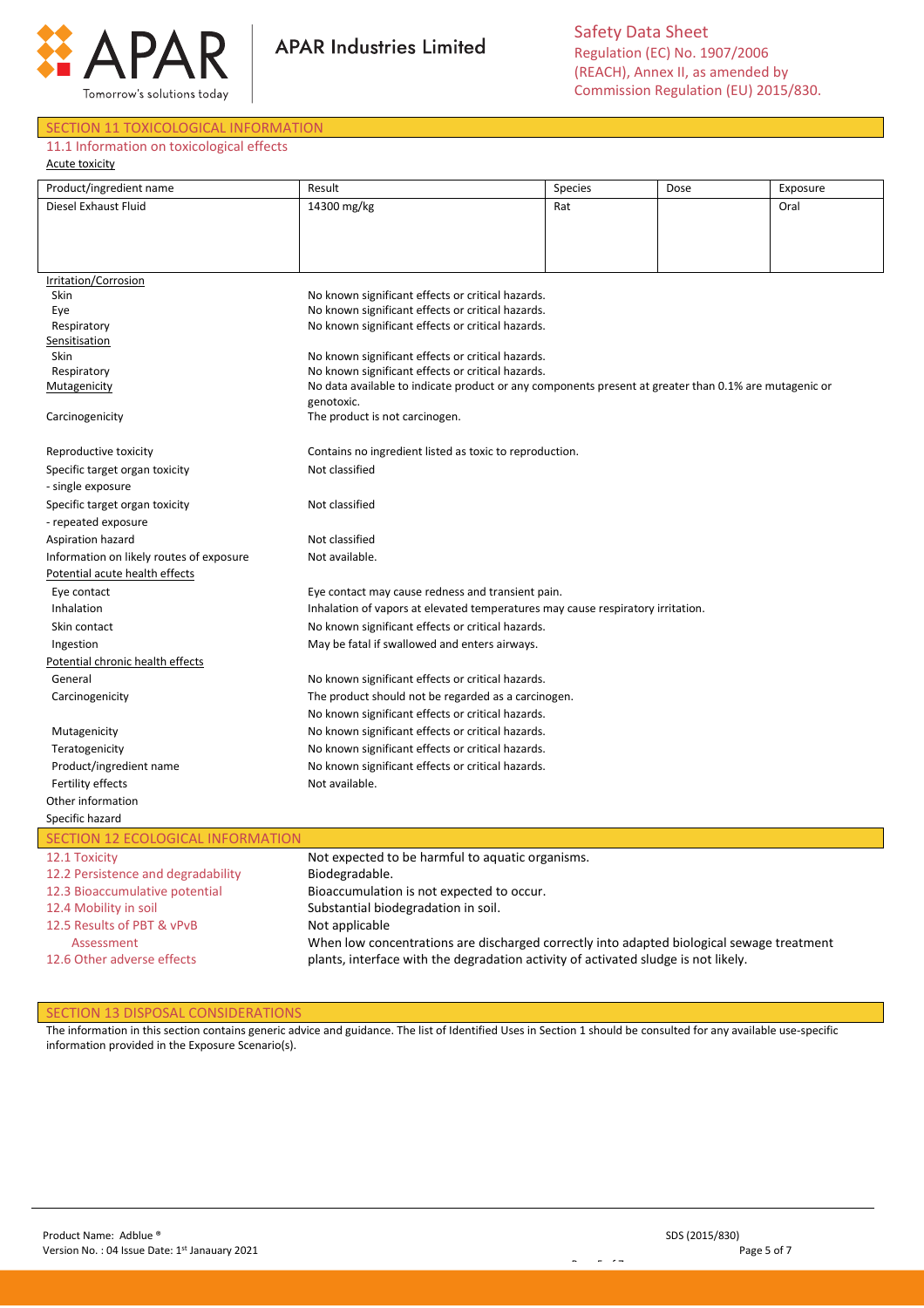

### **13.1 Waste treatment methods**

 Product Methods of disposal **APAR Industries Limited** 

Safety Data Sheet Regulation (EC) No. 1907/2006 (REACH), Annex II, as amended by Commission Regulation (EU) 2015/830.

Remove in accordance with national/local authorizations

Hazardous waste

Not considered as Hazardous

#### European waste catalogue (EWC)

| Waste code | <b>Waste designation</b>                                                                                   |  |
|------------|------------------------------------------------------------------------------------------------------------|--|
| 13 03 07*  | According to the European Waste Catalogue, Waste Codes are not product specific, but application specific. |  |
|            | Waste codes should be assigned by the user based on the application for which the product was used.        |  |
| Packaging  |                                                                                                            |  |

Methods of disposal The generation of waste should be avoided or minimized wherever possible. Contaminated packaging should be emptied as far as possible and after appropriate cleansing may be taken for reuse. Disposals in accordance with local regulations.

# SECTION 14 TRANSPORT INFORMATION

## **International transport regulations**

|                                                                                                                                                  | ADR/RID                  | <b>ADN</b>     | IMO/IMDG<br>Classification | <b>ICAO/IATA</b><br><b>Classification</b> |
|--------------------------------------------------------------------------------------------------------------------------------------------------|--------------------------|----------------|----------------------------|-------------------------------------------|
| 14.1 UN number                                                                                                                                   | Not regulated.           | Not regulated. | Not regulated.             | Not regulated.                            |
| 14.2 UN proper<br>shipping name                                                                                                                  |                          |                |                            |                                           |
| 14.3 Transport hazard<br>class(es)                                                                                                               |                          |                |                            |                                           |
| 14.4 Packing group                                                                                                                               |                          |                |                            |                                           |
| 14.5 Environmental<br>hazards                                                                                                                    | No                       | No             | No                         | No                                        |
| <b>Additional information</b>                                                                                                                    | $\overline{\phantom{a}}$ |                |                            |                                           |
| Transport within user's premises: always transport in closed containers that are upright and secure. Ensure that<br>14.6 Special precautions for |                          |                |                            |                                           |

User

**Transport within user's premises:** always transport in closed containers that are upright and secure. Ensure that persons transporting the product know what to do in the event of an accident or spillage.

14.7 Transport in bulk according to Annex I of MARPOL 73/78 and the IBC Code

# SECTION 15 REGULATORY INFORMATION

15.1 Safety, health and environmental regulations/legislation specific for the substance or mixture No information available

**Not applicable**

15.2 Chemical Safety Assessment chemical safety assessments for substances in this mixture were not carried out.

# SECTION 16 OTHER INFORMATION

| <b>Revision comments</b> | Not available.                                                                                   |  |  |
|--------------------------|--------------------------------------------------------------------------------------------------|--|--|
| Legend to abbreviations  |                                                                                                  |  |  |
| <b>ADR</b>               | European agreement concerning the international carriage of dangerous good by road.              |  |  |
| <b>RID</b>               | Regulations agreement concerning the international carriage of dangerous good by rail.           |  |  |
| IMDG-CODE                | International maritime dangerous goods code.                                                     |  |  |
| <b>ICAO</b>              | International Civil Aviation Organization.                                                       |  |  |
| <b>IATA</b>              | International air transport association.                                                         |  |  |
| <b>GHS</b>               | Globally Harmonized System of Classification and Labeling of Chemicals.                          |  |  |
| <b>CLP</b>               | Classification, Labeling and Packaging Regulation [Regulation (EC) No.1272/2008].                |  |  |
| <b>SCBA</b>              | Self-Contained Breathing Apparatus.                                                              |  |  |
| REACH                    | Registration, Evaluation, Authorization and Restriction of Chemicals Regulation [Regulation (EC) |  |  |
|                          | No. 1907/2006].                                                                                  |  |  |
| <b>LC 50</b>             | Median lethal concentration.                                                                     |  |  |
| LD 50                    | Median lethal dose.                                                                              |  |  |
| <b>PBT</b>               | Persistent, Bio accumulative and Toxic.                                                          |  |  |
|                          |                                                                                                  |  |  |

Page 6 of 7

#### **Procedure used to derive the classification according to Regulation (EC) No. 1272/2008 [CLP/GHS]**